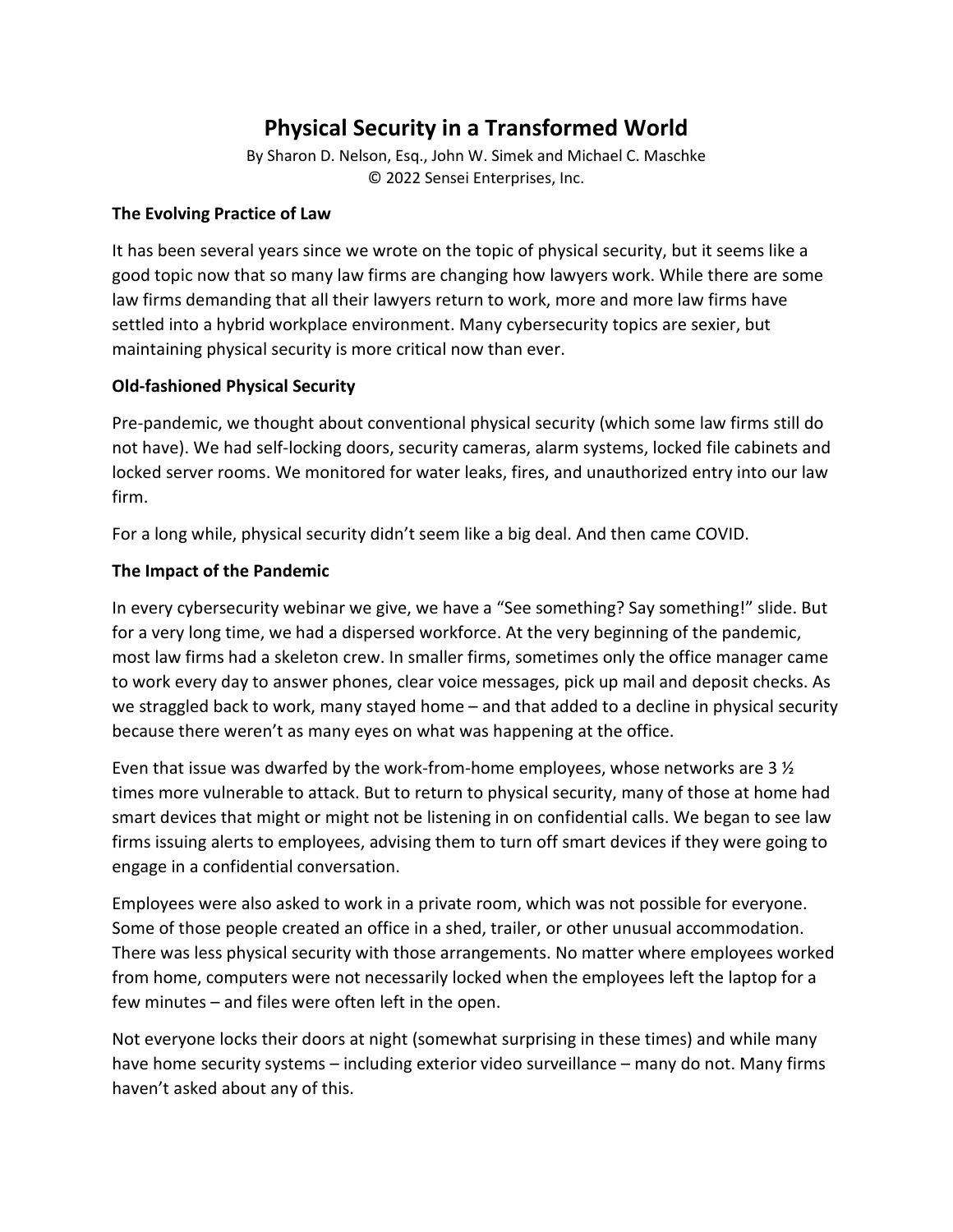Attorneys were sometimes (and sometimes not) asked to wear headphones for confidential conversations, making it impossible to hear more than one side of the conversation.

More policies followed, forbidding that a work device be shared with a spouse or children. And while personal devices were used at first, more and more law firms began to deploy firmowned devices to replace the use of personal devices – and extending the law firm's security technology and policies to those devices.

### **How Good is Your Physical Security?**

COVID threw everyone off the rails, but it is time to return to assessing your law firm's physical security. Many firms never made assessments of home offices. Therefore, many firms will be starting all over again, this time taking the work-from-home folks into account.

Getting a physical security assessment from an expert is the best way to proceed and that should be done right away, especially if attention to physical security lapsed during the pandemic. At this point, many cybersecurity experts have crossed over and including physical security in their overall cybersecurity assessments. For most law firms, especially the smaller ones, it is more economical to have both assessments done by one party – and you can generally get an expert to "flat fee" the pricing so you can budget for the assessment.

One of our friends tested the security of a law firm client by dressing as a janitor and "catching" the locked door to the building as someone went in using their prox card. He was unchallenged and able to enter a law firm and walk around without being questioned. Two major lessons there – don't defeat your security by allowing others to "use your credentials" to get in – and be watchful for people you do not know roaming the office.

Famously, some years ago, a woman got in a law firm in much the same way described above. She walked around the law firm without being questioned. She even (unbelievably) sat in on a meeting in the law firm's conference room. No one asked her who she was. After the meeting, she wandered around the law office stealing money from purses and smartphones. Yes, she was finally caught (she'd done similar things many times) and went to prison, but she remains one of our favorite stories emphasizing the critical nature of law firm physical security!

#### **Final words – Why We Love Our Panic Buttons**

No physical security system will be perfect. But you should be able to greatly reduce your risk. Policies, technologies and oversight by your employees are all part of the mix.

Highly recommended are emergency panic buttons that silently send an alarm to your local police department. You do have an alarm system, don't you? Like so many other people, we have had a potentially dangerous, very drunk and threatening individual show up in our office.

Panic buttons are much more widely in place now in law firms. May you never need to use one, but they certainly can "save the day."